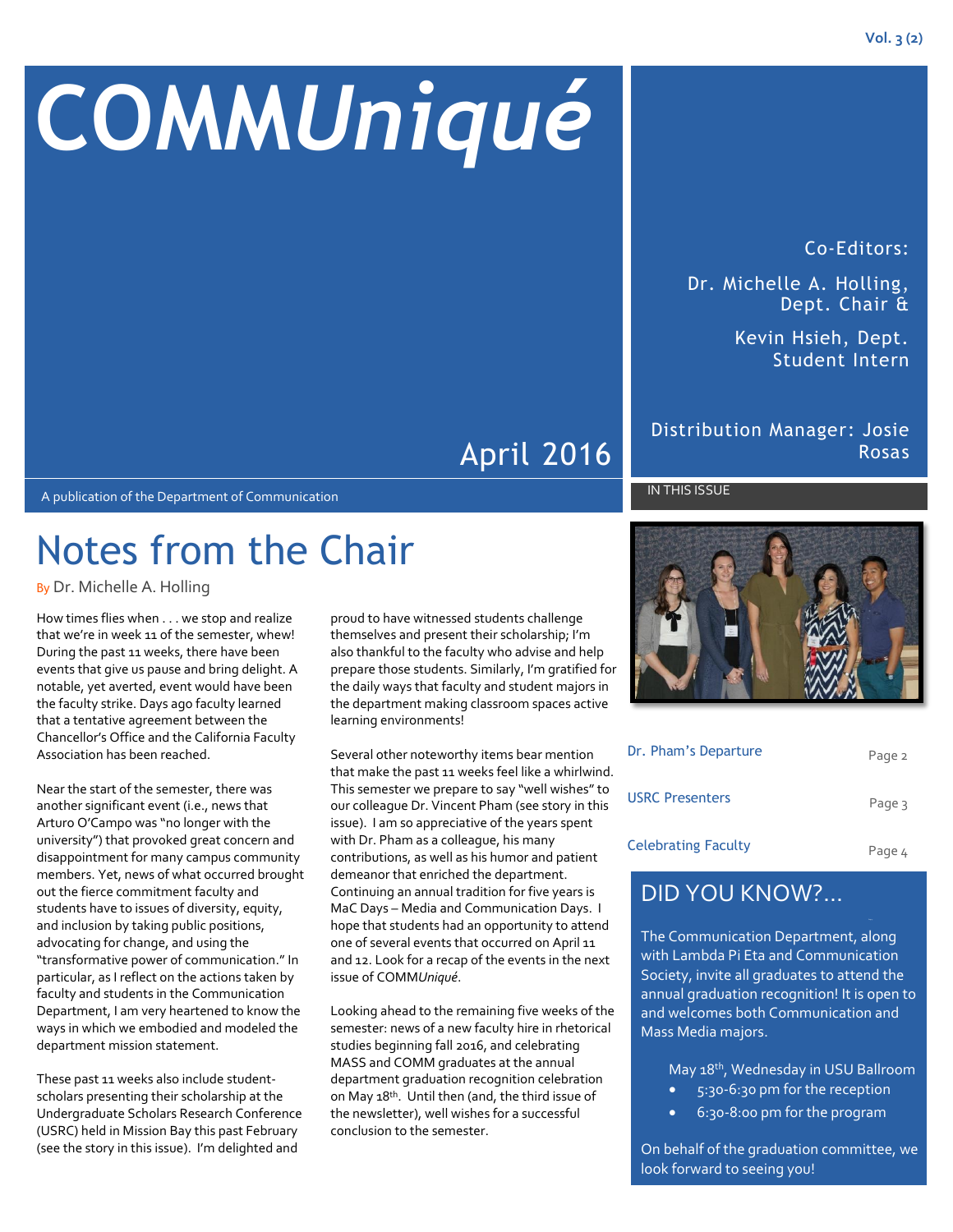### **Reflections on and Reflections by Dr. Vincent Pham**

by Kevin Hsieh

Dr. Vincent N. Pham has been working as an assistant professor of Communication here at CSUSM since the fall of 2011. Before he arrived, Dr. Pham received his doctorate in Communication from the University of Illinois, Urbana-Champaign, and has brought great insight and a different perspective to this campus. In addition to teaching COMM 200, 401, 402, 410, 420, 460, and 465, Dr. Pham helped revamp the Mass Media program, and bring Asian-American studies to the Communication Department's catalogue of courses.

Dr. Pham's contributions include multiple upper-division Communication courses, but one highlight for him as a professor has been the ability to strengthen further and teach COMM 200: Argumentation & Dialogue, along with Dr. Michelle A. Holling. He commented that "[COMM 200] cultivates students' critical thinking and their ability to understand



argumentation [and] dialogue in ways that aren't always exemplified in everyday life." The course, from his perspective, also highlights internal biases, deliberation skills, among other fundamental attributes for communication student-scholar who take the course.

Much of what Dr. Pham has sought to accomplish with his students can be tied to the idea of cultivation, and the limits to which he can push his students' abilities. "Education requires risk and uncertainty" says Dr. Pham, who believes that the university environment is one of the few places in the world where a person has the option to succeed *and* fail. In order to fulfill their academic potential, a student must push themselves to challenge their own beliefs, sharpen their abilities, and risk failure and uncertainty if it means leaving college a better thinker.

Evolution is something he hopes to see in his students, just as he has seen it in himself. As a professor, Dr. Pham understands that there is a give-andtake with his students, and just as he has imparted his knowledge for years, the students of CSUSM have taught him to be more pragmatic. He has become more comfortable with his teaching persona and his scholarly voice, and he thanks his excellent peers at the Communication Department for being a part of that growth.

Dr. Pham's next stop in his scholarly career will be at Willamette University in Salem, Oregon beginning in August 2016. There he hopes to be a positive impact on the student body, continue contributing to the field of Communication, and publish works on



Asian-Americans, media, social justice, and rhetorics. Dr. Pham brings a unique perspective and a wealth of experience to an entirely new environment, and as his time here in California winds down, he wants to thank the faculty, staff, and students at Cal State San Marcos. He will be missed and the Communication Department wishes Dr. Pham and his family the best in the next part of his journey.

Students have one final opportunity to take a course with Dr. Pham this summer. He'll teach COMM 410, Asian Americans and the Media, a course he developed and will deliver one last time online in the second summer session.

### **Did you know? . . . .**

Registration for fall 2016 courses is around the corner. Are you ready to register?!? Got help?

- **•** Faculty advisors are tenure track faculty in department. Find your by visiting[: http://bit.ly/studentadvising](http://www.csusm.edu/communication/student/advising.html)
- **An academic advisor is also available** to guide students. Visit with Silverio Haro in Undergraduate Academic Services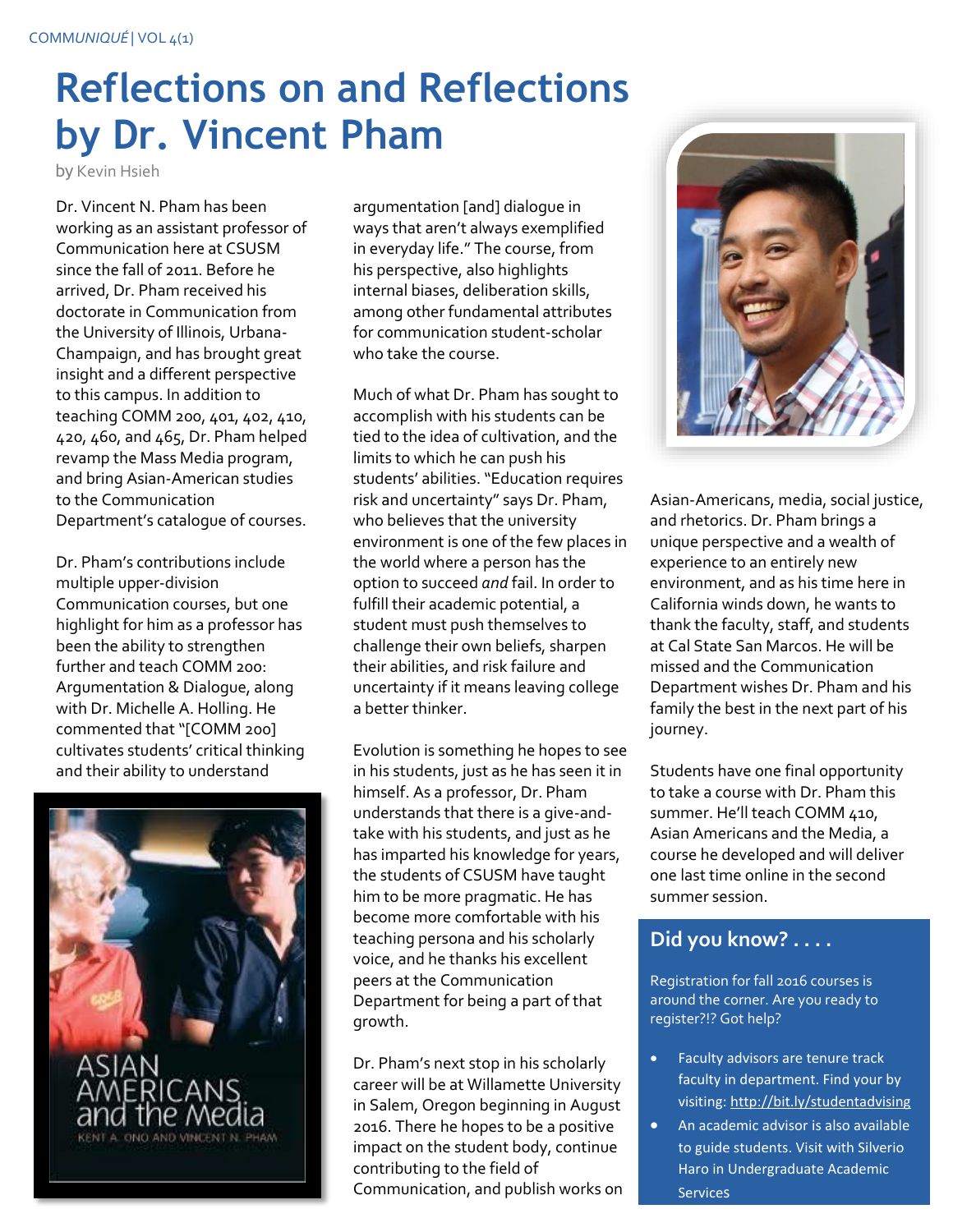### **USRC Accepts Five CSUSM Students' Research**

by Kevin Hsieh

The Western States Communication Association hosts the Undergraduate Scholars Research Conference (USRC) every year, and gives undergraduates an opportunity to competitively submit and present their original work in front of other students as well as members of the communication association from across the western region. Five students from San Marcos were selected to present at the 13<sup>th</sup> Annual USRC this year at Mission Bay. They are: Bryce Dollarhide and Kimberlee Zolghadri, Nick Shumate, Sonni Simmons, and Katie Orphey. With the guidance of Cal State San Marcos professors Dr. Dreama Moon, Dr. Vincent Pham, and Professor Alexandra Jackson Nevis, these students took their original, scholarly work, and created a presentation as their contribution to the field of communication.

Sonni Simmons presented her work on "Poetic Fantasy: Fantasy-Theme Analysis of a Spoken Word Performance" with guidance from Professor AJ Nevis, as part of the Approaches to Rhetorical Criticism class (COMM 402). She chose to tackle the medium of spoken word, specifically those addressing and responding to violence and school shootings. Though hesitant at first, Sonni eventually submitted her paper to the USRC. Once the USRC accepted her submission, Sonni took feedback provided by the USRC, and worked closely with Prof. Nevis to trim her 16 page paper into a five minute presentation. Given initial



Sonni Simmons presenting at the conference.

apprehension, the time commitment, and unfamiliarity with conferences like the USRC, she felt the entire experience was worth it and rewarding. Presenting and being around the conference for the weekend with classmates and her professors allowed Sonni to appreciate not only the works of others, but her own work in the field of communication better.

Katie Orphey also took her work in Dr. Vincent Pham's Rhetorical Criticism class and presented it at the USRC. Her work focused on the 2015 *Always*  "#LikeAGirl" Super Bowl commercial. Though initially nervous about the possibility of submitting her paper and presenting it at a conference, Katie wanted to challenge herself and



Katie Orphey at her USRC panel.

measure the quality of her work, as a writer and as a scholar of communication and gender issues. Katie also faced difficulties determining what aspects of her lengthy paper were the most vital to present.

Both student scholars encourage future students who have the opportunity to submit their paper to do so, regardless of apprehension over public speaking or inexperience presenting at communication studies conferences. Sonni noted there was a degree of intimacy, being at the conference with family and friends. The help and encouragement she received from Prof. Nevis also helped the process a great deal. Katie's words say it best: "I would say not to stress yourself out over it, submit what you have and give it a chance. Getting out of your confront zone is where the possibility for growth lies. You have nothing to lose, but a lot to gain so just do it!"

Though they did not attend the conference, Bryce Dollarhide and Kimberlee Zolghadri's work, "The Relationship between Popularity and Self-Disclosure on Facebook" was accepted by the USRC. Nick Shumate's "A Dance with the Devil in the Pale Moonlight" presented but was unavailable for questions

The USRC is held every year with paper submissions due in early December. To read about prior student scholars from the department who presented their scholarship, visit [http://www.csusm.edu/communicati](http://www.csusm.edu/communication/student/undergradres.html) [on/student/undergradres.html](http://www.csusm.edu/communication/student/undergradres.html)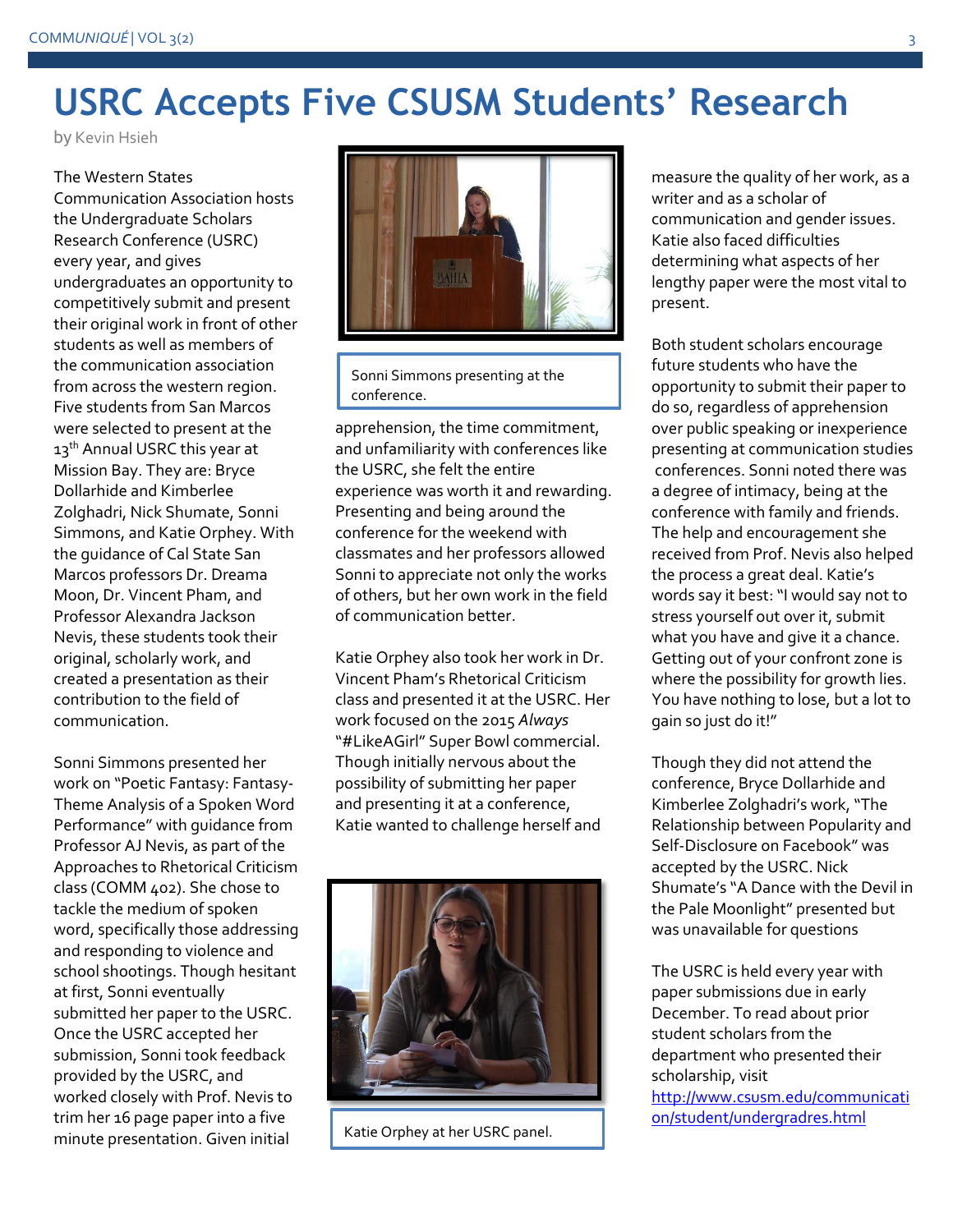## **Touting the Faculty**

by Dr.Michelle A. Holling

Faculty in the Department of Communication are teacher-scholars, who remain actively engaged in their scholarship. Evidence of that consists of recent publications, grants awarded to support teaching and/or research, teaching awards, and conference presentations. Likely their research will find its way into the classroom or provoke conversations between and amongst faculty and students.

Congratulations to our faculty on their many accomplishments!!

### **Faculty Publications**

- $\triangleright$  Race(ing) Intercultural Communication: Racial Logics in a Colorblind Era co-edited by Dr. Dreama G. Moon and Dr. Michelle A. Holling was published in January 2016 by Routledge. For more information, visit https://www.routledge.com/products/9781138921764
- "Cyber Memorial Zones and Shamanic Inheritance in Korea" authored by Dr. Joonseong Lee (2016) is published in The Media and Religious Authority (S. Hoover, Ed.) by University Park, PA: Penn State University Press. Visit http://www.psupress.org/books/titles/9780271073224

.html

- $\triangleright$  Dr. Rivera and her former graduate student T. Dykstra published "Cyberactivism or Cyberbalkanization?: Dialectical Tensions in an Online Social Movement" in 2016. Their article may found at the Journal of Social Media Studies, 2(2), 65- 74.
- $\triangleright$  Prof. Caroline Sawyer and Dr. Kendra Rivera coauthored "Three Strategies for Implementing Authentic Altruism Into Your CSR Campaign" in January of 2016. It is available at CSR & Green PR Guidebook. PR News http://www.prnewsonline.com/
- "Overseas Filipino Workers and Text Messaging: Reinventing Transnational Mothering" authored by Dr. Cecilia Uy-Tioco is reprinted in Mobile Technologies (G. Goggin, R. Ling, and L. Hjorth, Eds.) published by Routledge.

#### **Celebrating Grant Recipients**

- ◆ Dr. Fredi Avalos received \$750.00 grant to support her participation in the Storywork Facilitation Workshop.
- Dr. Catherine Matsumoto received a grant of \$750.00 from the CSU Palliative Care at CSUM. The grant will support her participation at the American Academy on Communication in Healthcare—AACH Research Forum.
- Dr. Dreama Moon received a \$220.00 grant from the CSU Palliative Care at CSUM. The grant will support her work in "Integrating Palliative Care Issues into Existing Coursework."
- ❖ Dr. Anne Randerson received \$750 grant from the Faculty Center Professional Development Grant to represent CSUSM at the Western Academy of Management 2016 Conference in Portland, Oregon in March 2016.
- Dr. Kendra Rivera as a co-principal investigator, along with her principal investigator Dr. Kimberly D'Anna Hernandez and student investigator Guadalupe Chim, earned a grant award in the amount of \$26,999 in February 2016. The grant is from the National Institute of Health/National Institute of Mental Health Diversity Supplement Grant
- Dr. Cecilia 'Lia' Uy-Tioco's research entitled "Dual Citizenship, (Trans)Nationalism, and Public Office: Grace Poe for President of the Philippines" earned her \$675.00 to present her scholarship at the Cultural Studies Association in June 2016.